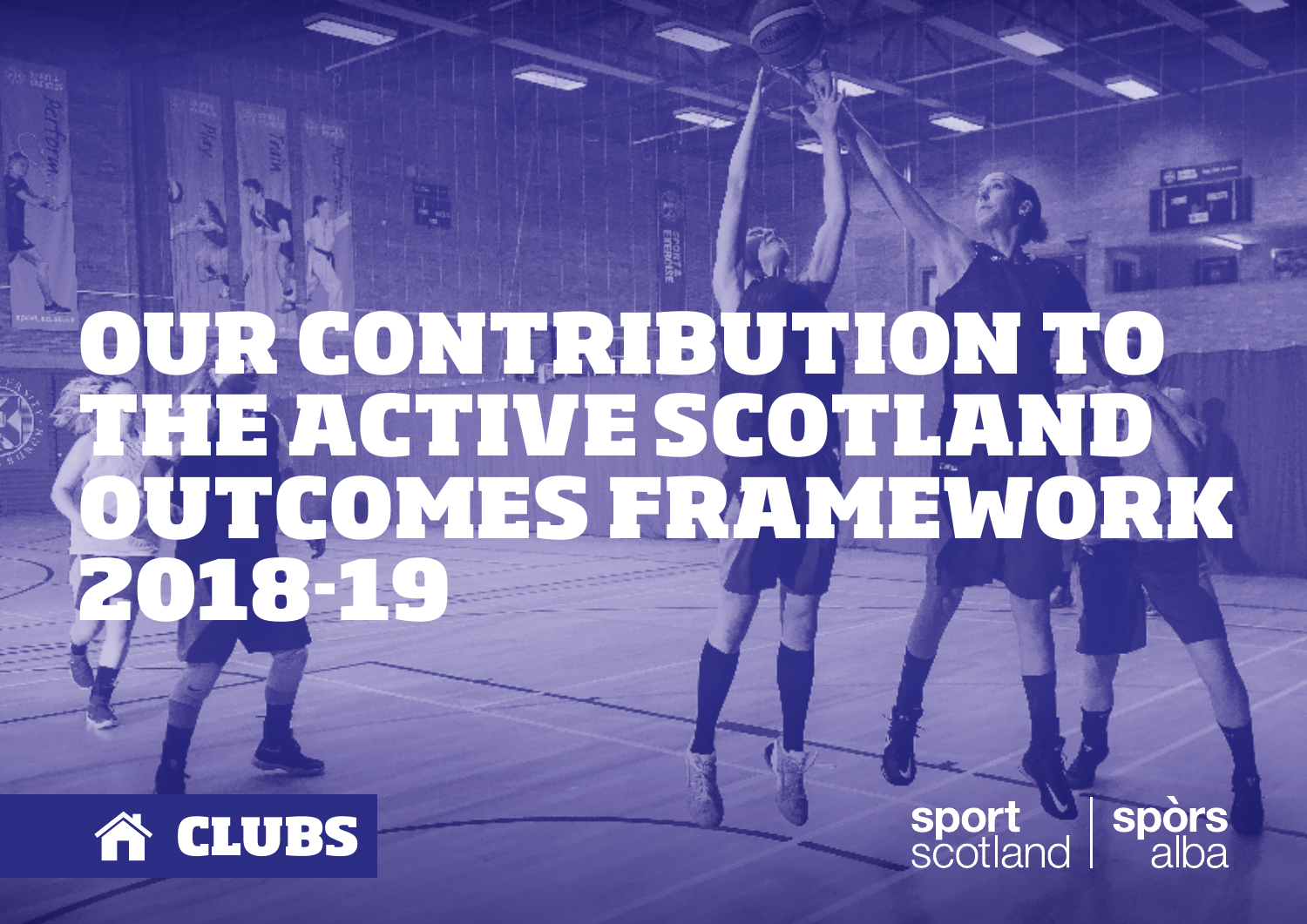| We encourage and enable the<br>inactive to be more active                             | ASOF1  |
|---------------------------------------------------------------------------------------|--------|
| We encourage and enable the<br>active to stay active                                  | ASOF 2 |
| We develop physical confidence and<br>competence from the earliest age                | ASOF3  |
| We improve our active infrastructure -<br>people and places                           | ASOF4  |
| We support wellbeing & resilience in<br>communities through physical activity & sport | 15077  |
| We improve opportunities to <b>participate</b> ,<br>progress and achieve in sport     | ASOF6  |

**Equality:** Our commitment to equality underpins everything we do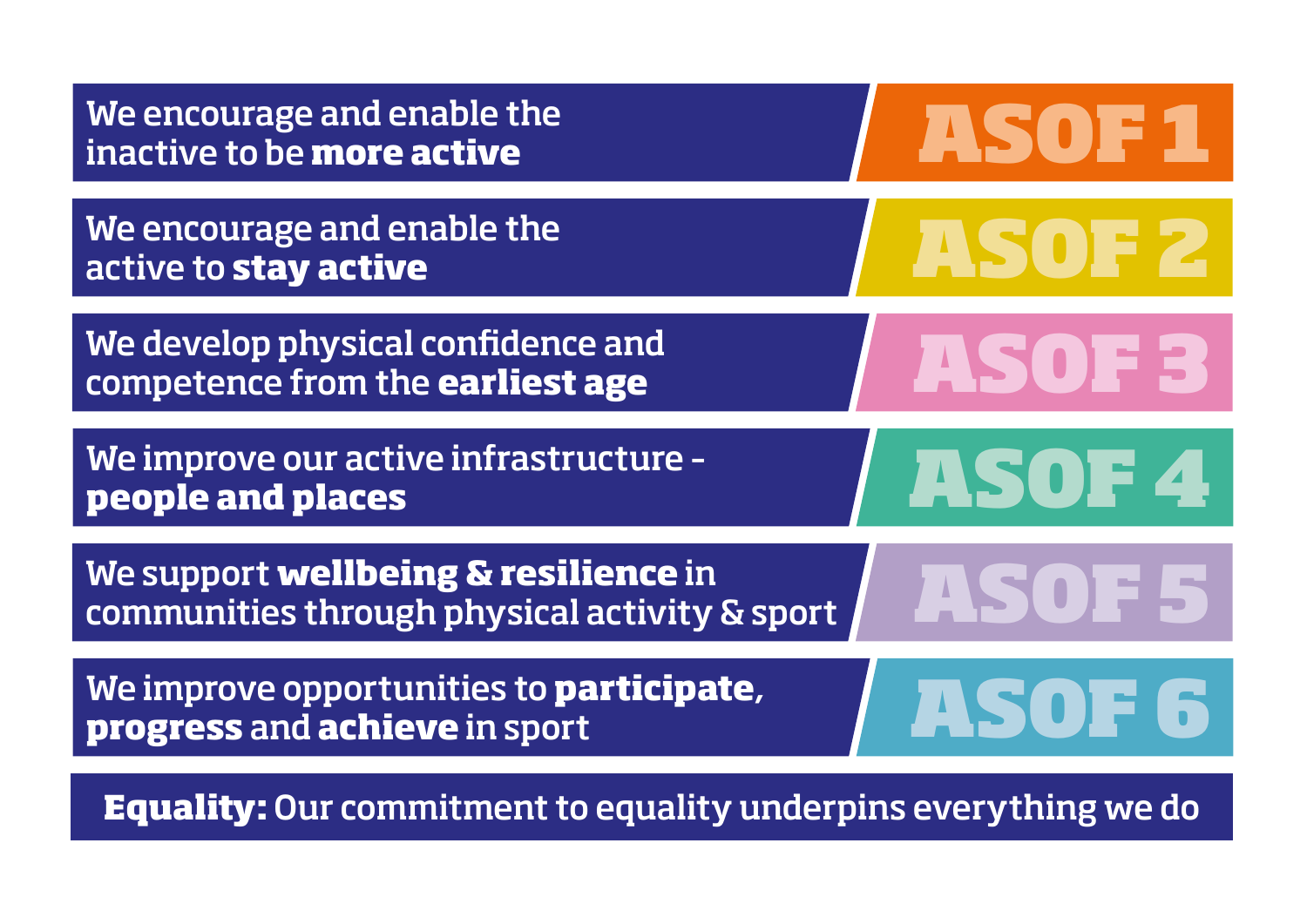## We encourage and enable the We encourage and enable the **ASOF1**







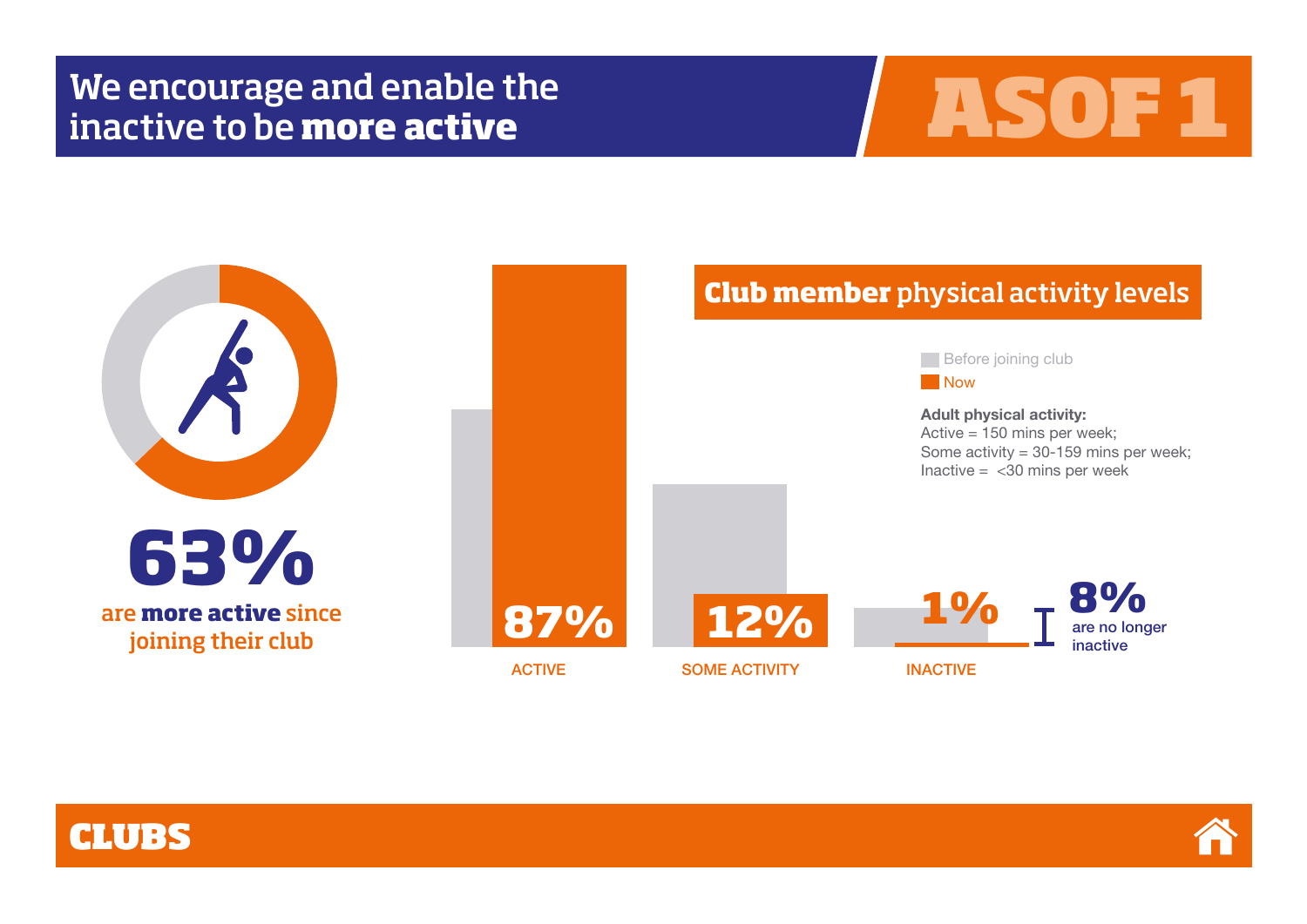## We encourage and enable the We encourage and enable the **ASOF 2**







**of club members** have been a member of their club for **more than 5 years**

**38% of club members** take part in **more than one sport club** 





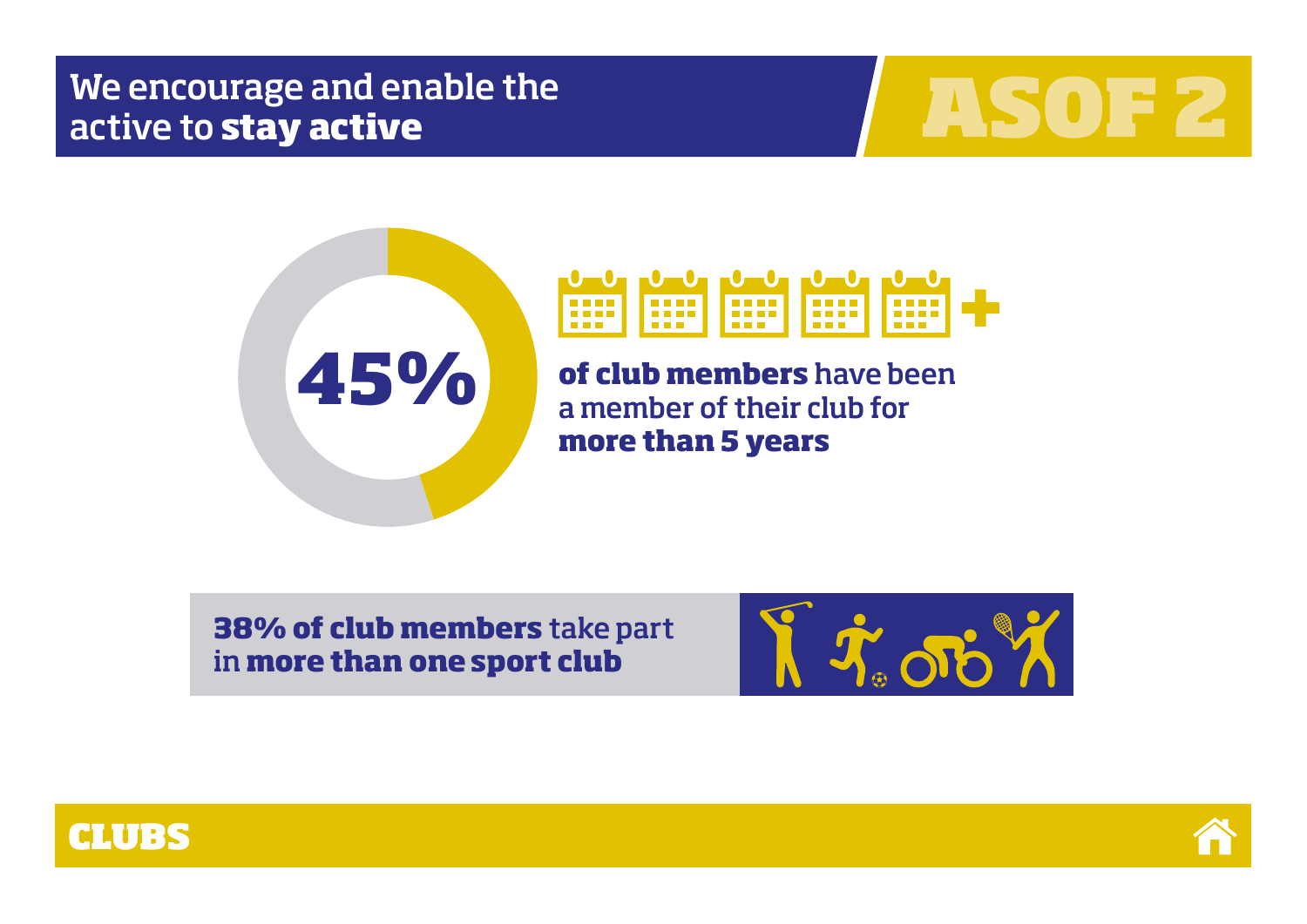We develop physical confidence and We develop physical confidence and<br> **Competence from the earliest age ASOF 3** 

![](_page_4_Picture_1.jpeg)

![](_page_4_Figure_2.jpeg)

![](_page_4_Picture_3.jpeg)

![](_page_4_Picture_4.jpeg)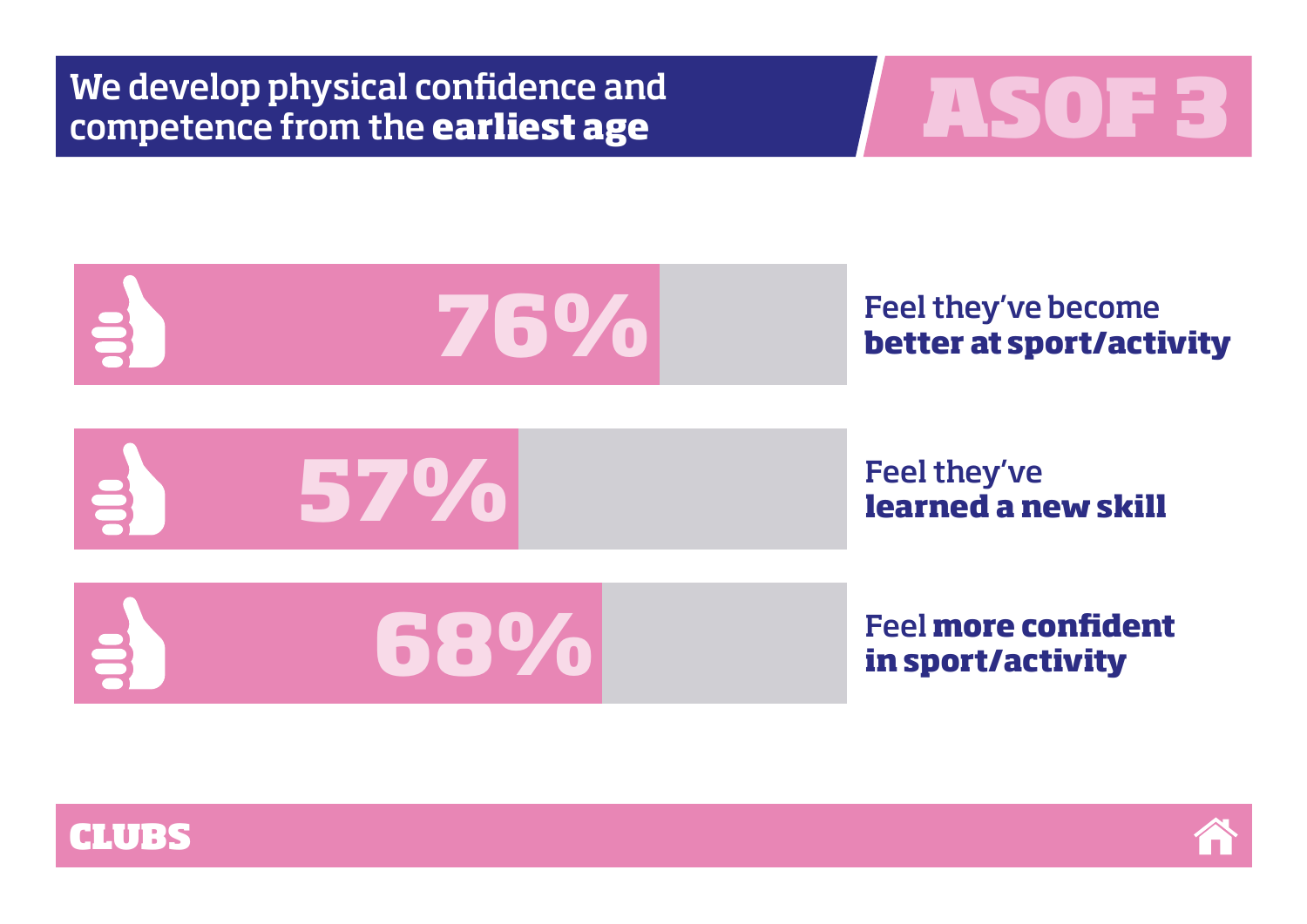## We improve our active infrastructure – We improve our active infrastructure **ASOF 4**

![](_page_5_Picture_1.jpeg)

![](_page_5_Picture_2.jpeg)

## **64%** of those who regularly coach or volunteer at a club feel they've **learned a new skill**

![](_page_5_Picture_4.jpeg)

## **65%**

of those who regularly coach or volunteer at a club feel **more confident in sport/activity**

![](_page_5_Picture_7.jpeg)

![](_page_5_Picture_8.jpeg)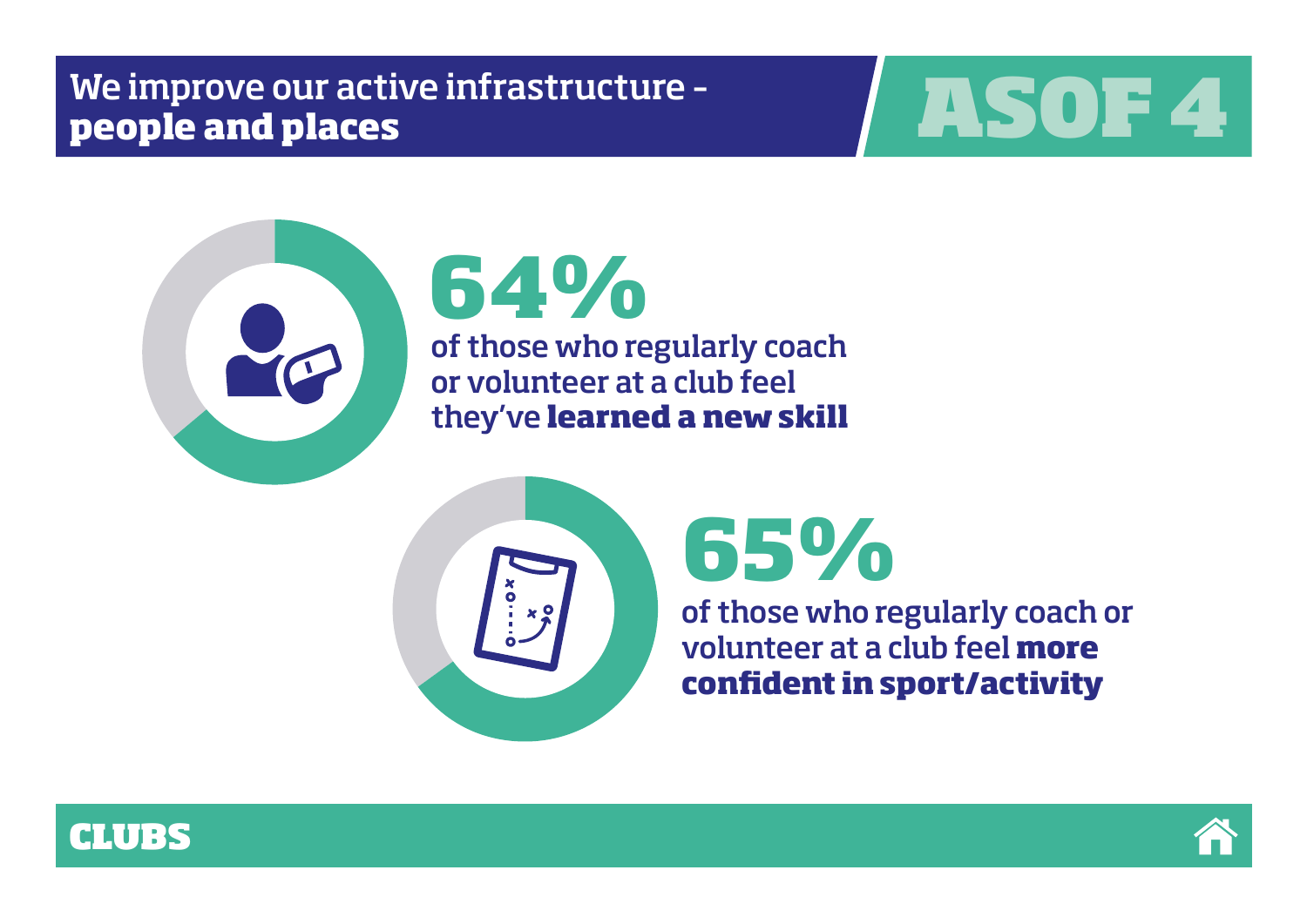![](_page_6_Picture_0.jpeg)

![](_page_6_Picture_1.jpeg)

![](_page_6_Picture_2.jpeg)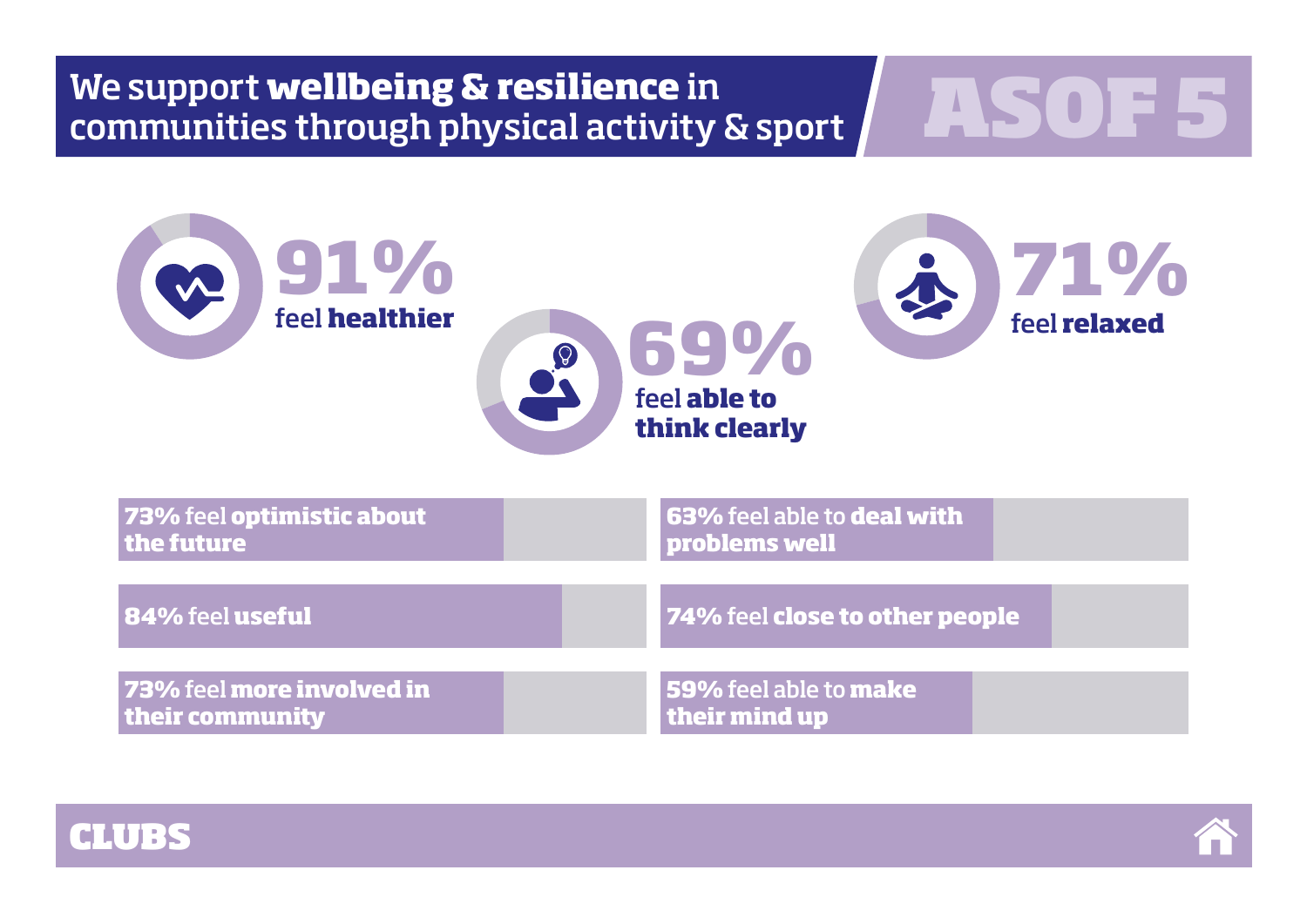# We improve opportunities to **participate, TASOF 6**

![](_page_7_Picture_2.jpeg)

said that they were achieving their goals.

## The most common goal was to be **MORE HEALTHY/KEEP FIT**

**SOCIAL SOCIALISE PHYS TEAM BEING GOOD FITTER IMPROVE** SP<sub>D</sub> **NEW BEST FITNESS STAY HELP CON ME WANT HEALTHY FITTER PLAY IMPROVE MENTAL FRIENDS KEEP** OTHERS **ENJOYMENT CLUB LIFE KEEPING BETTER LEVEL ACTIVE DEVELOP BECOME MEET SKILL LEARN COMPETE WELLBEING** FITNESS

![](_page_7_Picture_6.jpeg)

![](_page_7_Picture_7.jpeg)